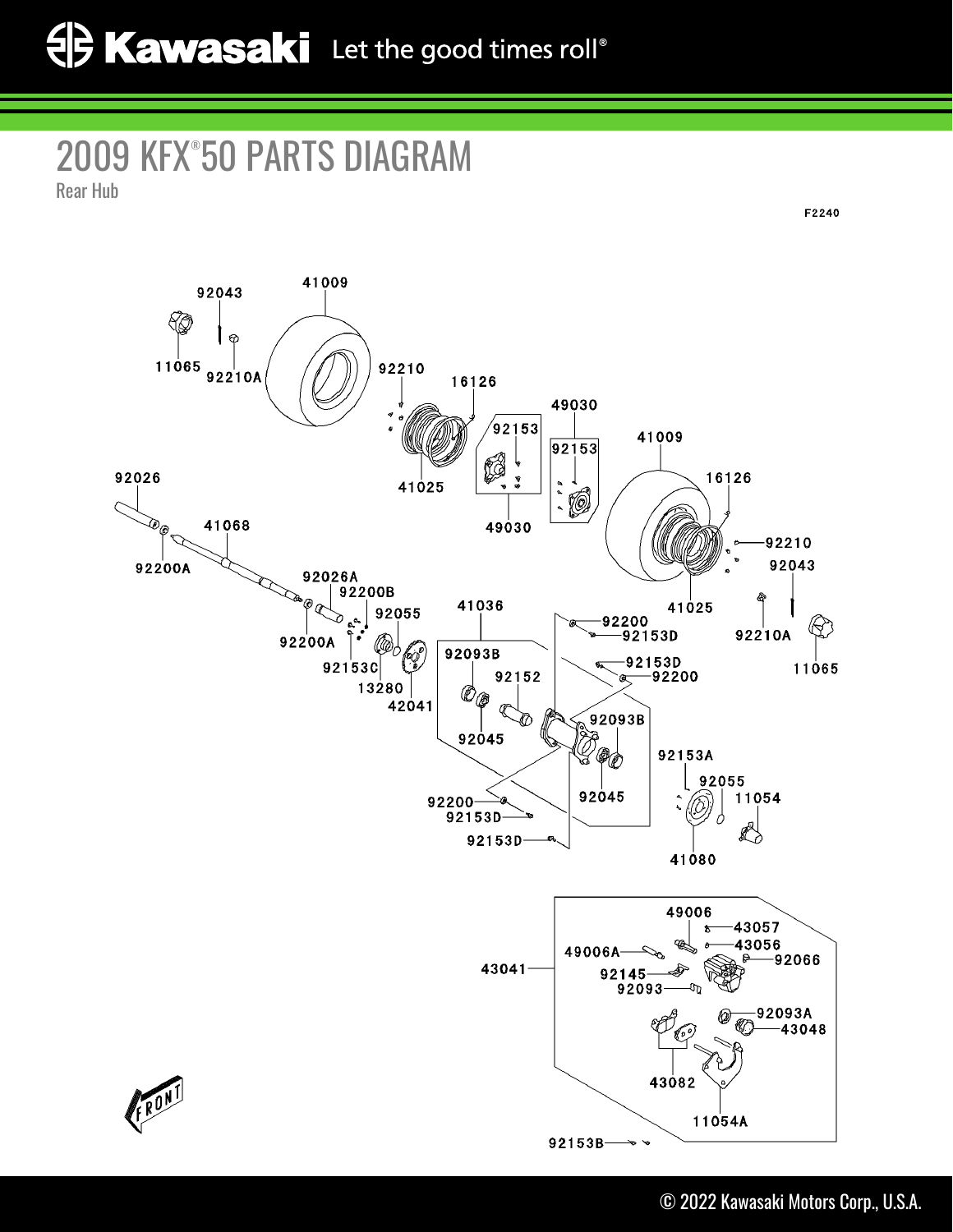## 2009 KFX® 50 PARTS LIST

Rear Hub

| <b>ITEM NAME</b>                     | <b>PART NUMBER</b> | <b>QUANTITY</b> |
|--------------------------------------|--------------------|-----------------|
| BRACKET, BRAKE DISK (Ref # 11054)    | 11054-Y005         | 1               |
| <b>BRACKET (Ref # 11054A)</b>        | 11054-Y008         | 1               |
| CAP, WHEEL (Ref #11065)              | 11065-Y002         | $\overline{2}$  |
| HOLDER, SPROCKET (Ref #13280)        | 13280-Y004         | 1               |
| <b>VALVE, RIM (Ref #16126)</b>       | 16126-Y001         | $\overline{2}$  |
| TIRE (Ref # 41009)                   | 41009-Y002         | $\overline{2}$  |
| RIM, SILVER (Ref #41025)             | 41025-Y002-936     | $\overline{2}$  |
| HUB-ASSY, RR, BLACK (Ref #41036)     | 41036-Y001-935     | 1               |
| AXLE, RR (Ref # 41068)               | 41068-Y001         | 1               |
| DISC, RR (Ref # 41080)               | 41080-Y001         | 1               |
| SPROCKET-HUB (Ref # 42041)           | 42041-Y001         | 1               |
| CALIPER-ASSY, RR (Ref # 43041)       | 43041-Y001         | 1               |
| PISTON-CALIPER (Ref # 43048)         | 43048-Y001         | 1               |
| BREATHER-BRAKE (Ref #43056)          | 43056-Y001         | 1               |
| CAP-BREATHER (Ref # 43057)           | 43057-Y001         | 1               |
| PAD-ASSY-BRAKE (Ref #43082)          | 43082-Y001         | 1               |
| BOOT (Ref #49006)                    | 49006-Y001         | 1               |
| BOOT (Ref #49006A)                   | 49006-Y002         | 1               |
| HUB, RR (Ref #49030)                 | 49030-Y001         | $\overline{2}$  |
| SPACER, REAR AXLE, RH (Ref # 92026)  | 92026-Y005         | 1               |
| SPACER, REAR AXLE, LH (Ref # 92026A) | 92026-Y006         | 1               |
| PIN, 3X25 (Ref # 92043)              | 92043-Y011         | $\overline{2}$  |
| BEARING-BALL, 6006 (Ref # 92045)     | 92045-Y008         | $\overline{2}$  |
| RING-0,30MM (Ref # 92055)            | 92055-Y015         | $\overline{2}$  |
| PLUG (Ref # 92066)                   | 92066-Y001         | 1               |
| <b>SEAL, DUST (Ref # 92093)</b>      | 92093-Y005         | 1               |
| SEAL, PISTON (Ref # 92093A)          | 92093-Y006         | 1               |
| SEAL, DUST (Ref # 92093B)            | 92093-Y009         | $\overline{2}$  |
| SPRING, PAD (Ref # 92145)            | 92145-Y012         | 1               |